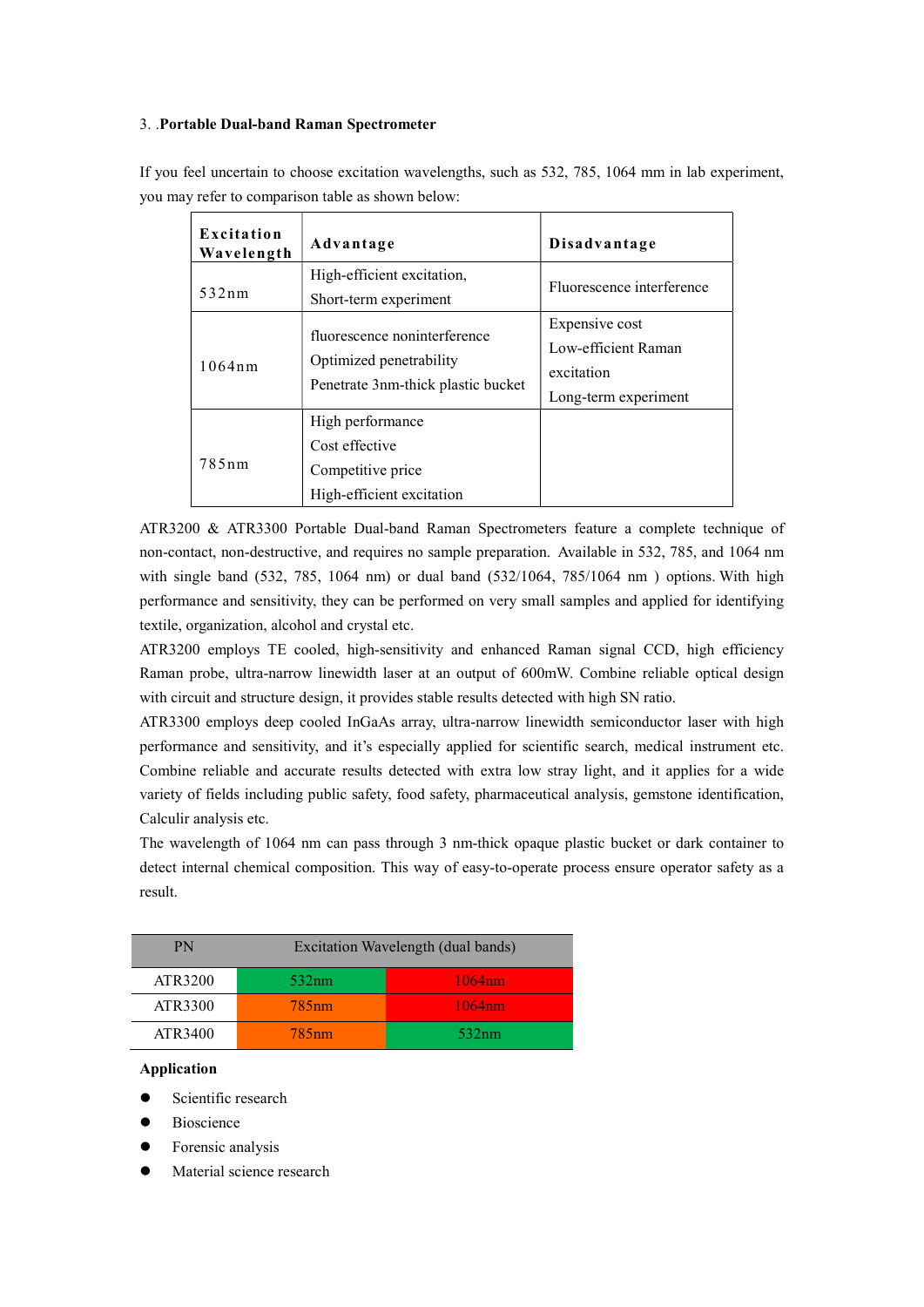- $\bullet$  Medical immunology
- Agricultural and food science
- Waste water analysis
- Gemstone and inorganic minerals identification
- Environmental science





|                                      | <b>ATR3200</b>                                                     | <b>ATR3300</b>                                                               | <b>ATR3400</b>                                                   |
|--------------------------------------|--------------------------------------------------------------------|------------------------------------------------------------------------------|------------------------------------------------------------------|
| Excitation<br>Wavelength             | $532$ nm and $1064$ nm                                             | 785 <sub>nm</sub> and 1064 <sub>nm</sub>                                     | 532nm and 785nm                                                  |
| Spectral<br>range                    | 532nm:250-2700 cm<br>1064nm:200-2400 cm <sup>-1</sup>              | 785nm:250-2700 cm <sup>-1</sup><br>1064nm:200-2400 cm                        | 532nm:250-2700 cm<br>785nm:250-2700 cm                           |
| Spectral<br>resolution<br><b>SNR</b> | 532nm:8 $cm^{-1}$<br>$1064$ nm:10 cm <sup>-1</sup><br>532nm:3000:1 | $785$ nm:5 cm <sup>-1</sup><br>$1064$ nm:10 cm <sup>-1</sup><br>785nm:3000:1 | 532nm:8 $cm^{-1}$<br>$785$ nm:5 cm <sup>-1</sup><br>532nm:3000:1 |
|                                      | 1064nm:8000:1                                                      | 1064nm:8000:1                                                                | 785nm:3000:1                                                     |
| Calibration<br>of<br>Wavenumber      | Calibration in the factory                                         |                                                                              |                                                                  |
| Stray light                          | $0.05\%$                                                           | 0.05%                                                                        | 0.05%                                                            |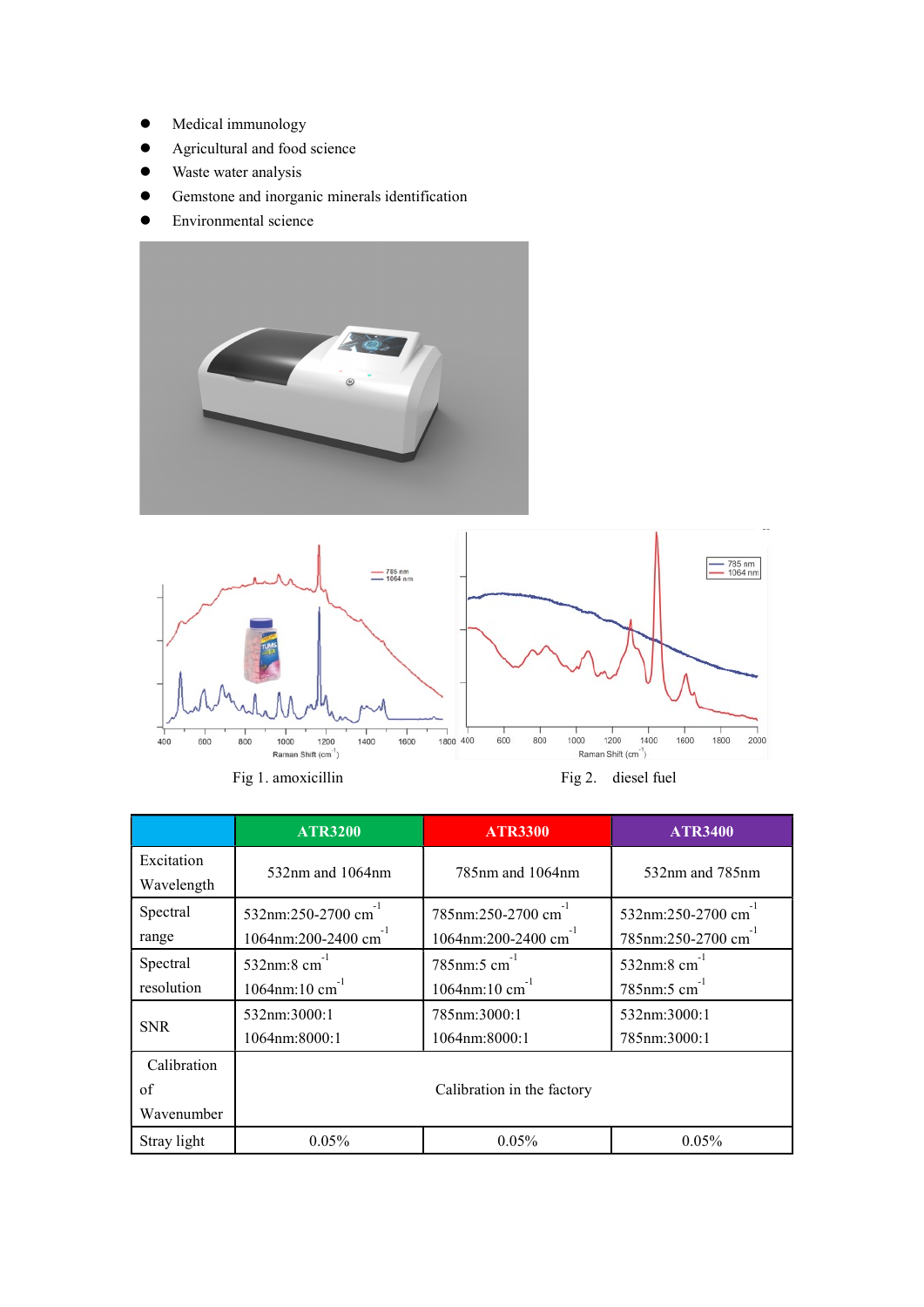| Spectral<br>stability     | $\sigma/\mu$ < 0.5% (COT 8 hours)                                  |                                                                    |                                                            |  |
|---------------------------|--------------------------------------------------------------------|--------------------------------------------------------------------|------------------------------------------------------------|--|
| <b>System parameters</b>  |                                                                    |                                                                    |                                                            |  |
| Interface                 |                                                                    | <b>USB 2.0</b>                                                     |                                                            |  |
| Operation                 |                                                                    |                                                                    |                                                            |  |
| mode                      |                                                                    | Capacitive touchscreen or PC                                       |                                                            |  |
| battery life              |                                                                    | 100 Wh Li-ion, continuous battery life >6 hours                    |                                                            |  |
| Integration<br>time       | $4ms - 120s$                                                       |                                                                    |                                                            |  |
| Voltage                   |                                                                    | DC $19V(+/-5%)$                                                    |                                                            |  |
| Output                    |                                                                    | 50W (Max.)                                                         |                                                            |  |
| Working<br>temperature    | $-10-50$ °C                                                        |                                                                    |                                                            |  |
| Humidity                  |                                                                    | $< 95\%$                                                           |                                                            |  |
| Size                      |                                                                    |                                                                    |                                                            |  |
| $(L*W*H)$                 | $350(d)$ x 296(w) x 172(h) mm                                      |                                                                    |                                                            |  |
| Weight                    | 6.5 Kg                                                             |                                                                    |                                                            |  |
| <b>Optical parameters</b> |                                                                    |                                                                    |                                                            |  |
| Slit                      |                                                                    | $50 \mu m$                                                         |                                                            |  |
| optics                    | 532nm:F/4 C-T<br>1064nm:F/4 C-T                                    | 785nm:F/4 C-T<br>1064nm:F/4 C-T                                    | 532nm:F/4 C-T<br>785nm:F/4 C-T                             |  |
|                           | 532nm:98 mm for                                                    | 785nm:98 mm for                                                    | 532nm:98 mm for                                            |  |
|                           | incidence and output                                               | incidence and output                                               | incidence and output                                       |  |
| Focal length              | 1064nm:127 mm for                                                  | 1064nm:127 mm for                                                  | 785nm:98 mm for                                            |  |
|                           | incidence and output                                               | incidence and output                                               | incidence and output                                       |  |
| Working<br>space          | $6 \text{ mm}$                                                     | 6 mm                                                               | $6 \text{ mm}$                                             |  |
| <b>Blocking</b> rate      | OD > 8                                                             | OD > 8                                                             | OD > 8                                                     |  |
| NA                        | 0.3                                                                | 0.3                                                                | 0.3                                                        |  |
| Aperture<br>diameter      | 7 <sub>mm</sub>                                                    | 7 <sub>mm</sub>                                                    | 7 <sub>mm</sub>                                            |  |
| Laser source              |                                                                    |                                                                    |                                                            |  |
| Center<br>wavelength      | 532nm:532 nm $(\pm 0.5$ nm)<br>1064nm:1064<br>nm<br>$(\pm 0.5$ nm) | 785nm:785 nm $(\pm 0.5$ nm)<br>1064nm:1064<br>nm<br>$(\pm 0.5$ nm) | 532nm:532 nm $(\pm 0.5$ nm)<br>785nm:785 nm $(\pm 0.5$ nm) |  |
| <b>FWHM</b>               | 532nm:0.1 nm                                                       | 785nm:0.08 nm                                                      | 532nm:0.1 nm                                               |  |
|                           | 1064nm:0.08 nm                                                     | 1064nm:0.08 nm                                                     | 785nm:0.08 nm                                              |  |
| Output                    | 532nm:100 mW                                                       | 785nm:>550 mW                                                      | 532nm:100 mW                                               |  |
|                           | 1064nm:>550 mW                                                     | 1064nm:>550 mW                                                     | 785nm:>550 mW                                              |  |
| Power                     | 532nm: $\sigma/\mu < \pm 0.7\%$                                    | $785$ nm: $\sigma/\mu \leq 0.2\%$                                  | 532nm: σ/μ $\leq\pm$ 0.7%                                  |  |
| stability                 | $1064$ nm: $\sigma/\mu \leq 0.2\%$                                 | $1064$ nm: $\sigma/\mu \leq 0.2\%$                                 | $785$ nm: $\sigma/\mu \leq 0.2\%$                          |  |